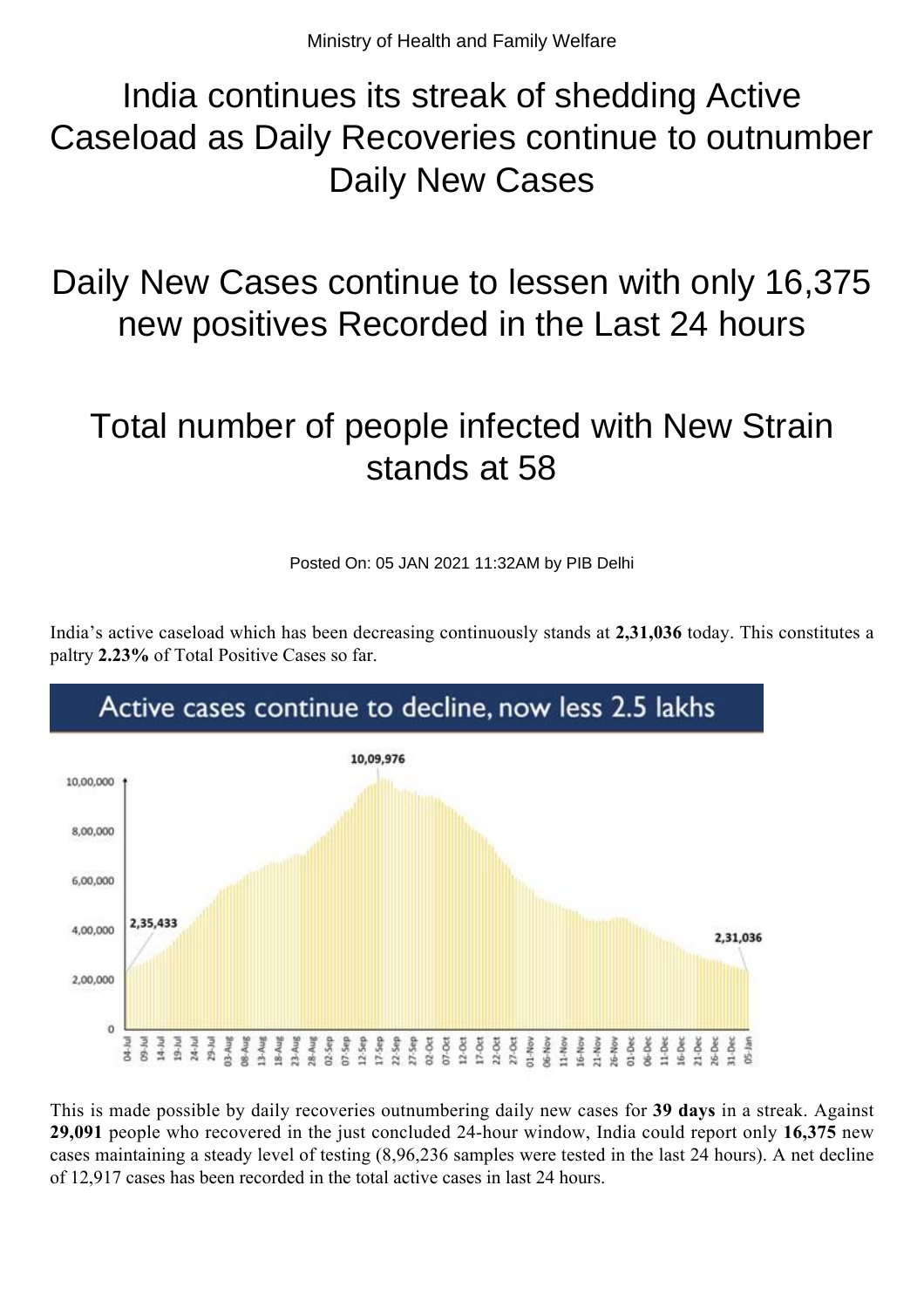## New recoveries have exceeded new cases continuously in the last 39 days



The daily new cases in India are also on a sustained decline.



The total number of cases infected with the new strain of the novel Coronavirus first reported in the UK now stands at 58.

20 new cases have been identified at NIV Pune.

The INSACOG labs at NCBS InSTEM, Bengaluru, CDFD Hyderabad, ILS Bhubaneswar, and NCCS Pune have so far found no mutant virus.

| No. | Institute/Lab           | Under        | Persons detected with<br>new COVID strain |
|-----|-------------------------|--------------|-------------------------------------------|
|     | NCDC New Delhi          | <b>MoHFW</b> | 8                                         |
|     | <b>IGIB New Delhi</b>   | <b>CSIR</b>  |                                           |
|     | NIBMG Kalyani (Kolkata) | <b>DBT</b>   |                                           |
|     | NIV Pune                | <b>ICMR</b>  | 25                                        |
|     | CCMB Hyderabad          | <b>CSIR</b>  |                                           |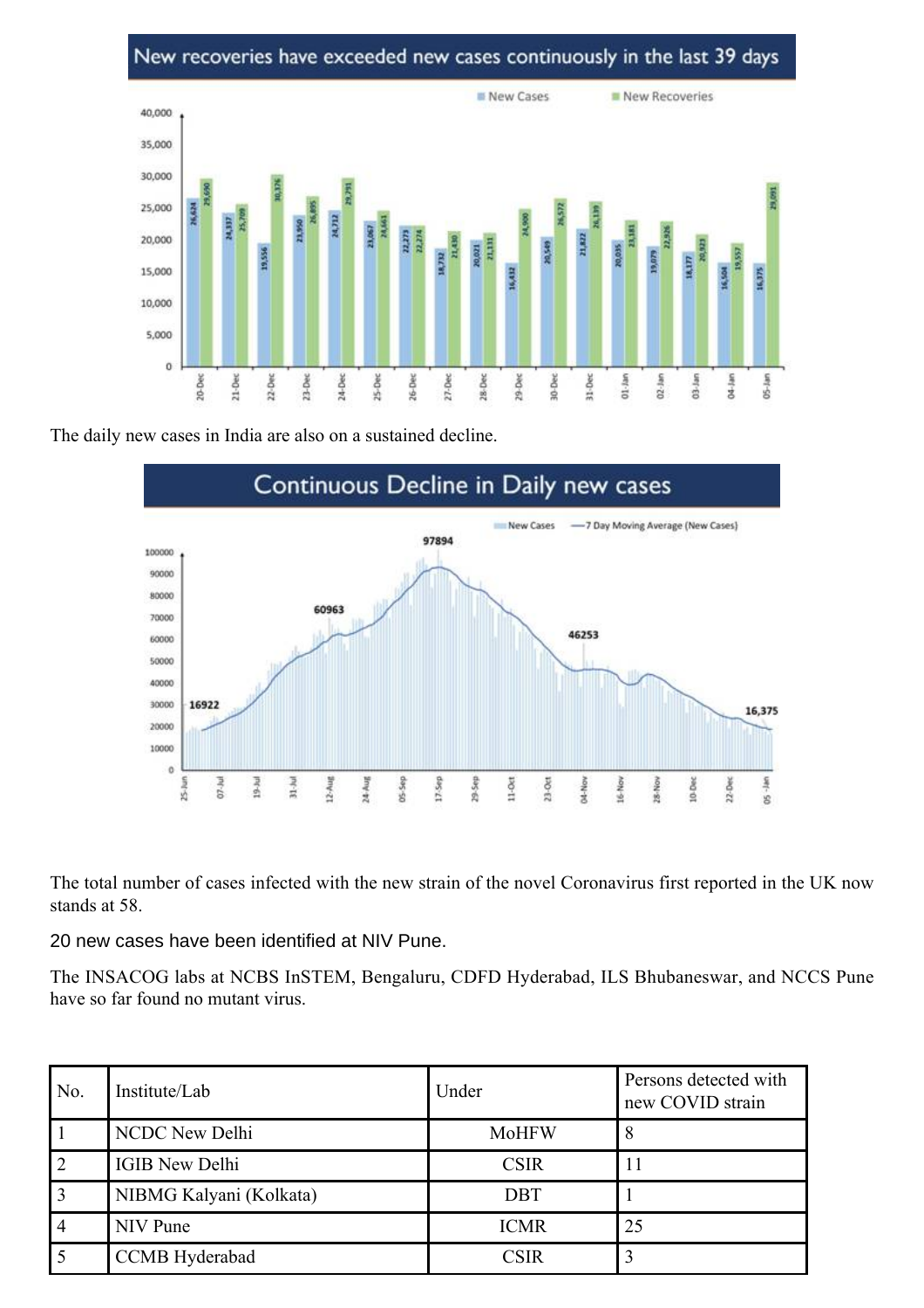| l 6          | NIMHANS Bengaluru | <b>MoHFW</b> | 10 |
|--------------|-------------------|--------------|----|
| <b>TOTAL</b> |                   |              | 58 |

The positive samples are being tested at 10 INSACOG labs across the country (NIBMG Kolkata, ILS Bhubaneswar, NIV Pune, NCCS Pune, CCMB Hyderabad, CDFD Hyderabad, InSTEM Bengaluru, NIMHANS Bengaluru, IGIB Delhi, NCDC Delhi) for genome sequencing.

All these persons have been kept in single room isolation in designated Health Care facilities by respective State Governments. Their close contacts have also been put under quarantine. Comprehensive contact tracing has been initiated for co-travellers, family contacts and others. Genome sequencing on other specimens is going on.

The situation is under careful watch and regular advice is being provided to the States for enhanced surveillance, containment, testing & dispatch of samples to INSACOG labs.

India's cumulative recoveries have inched closer to the 1 Crore mark. The total recovered cases have crossed **99.75 lakhs** (**99,75,958) today.** This also increases theRecovery Rate to**96.32%.**

A total of **29,091**cases have recovered in the last 24 hours.

**82.62%** of the new recovered cases are observed to be concentrated in 10 States/UTs.

Maharashtra has reported the maximum number of single day recoveries with 10,362 recoveries.Kerala follows with 5,145 new recoveries. Chhattisgarh recorded 1,349 daily recoveries.



Ten States/UTs have contributed **80.05%** of the new cases.

Maharashtra reported 4,875 cases in the last 24 hours. Kerala recorded 3,021 new cases while Chhattisgarh reported 1,147 daily cases yesterday.